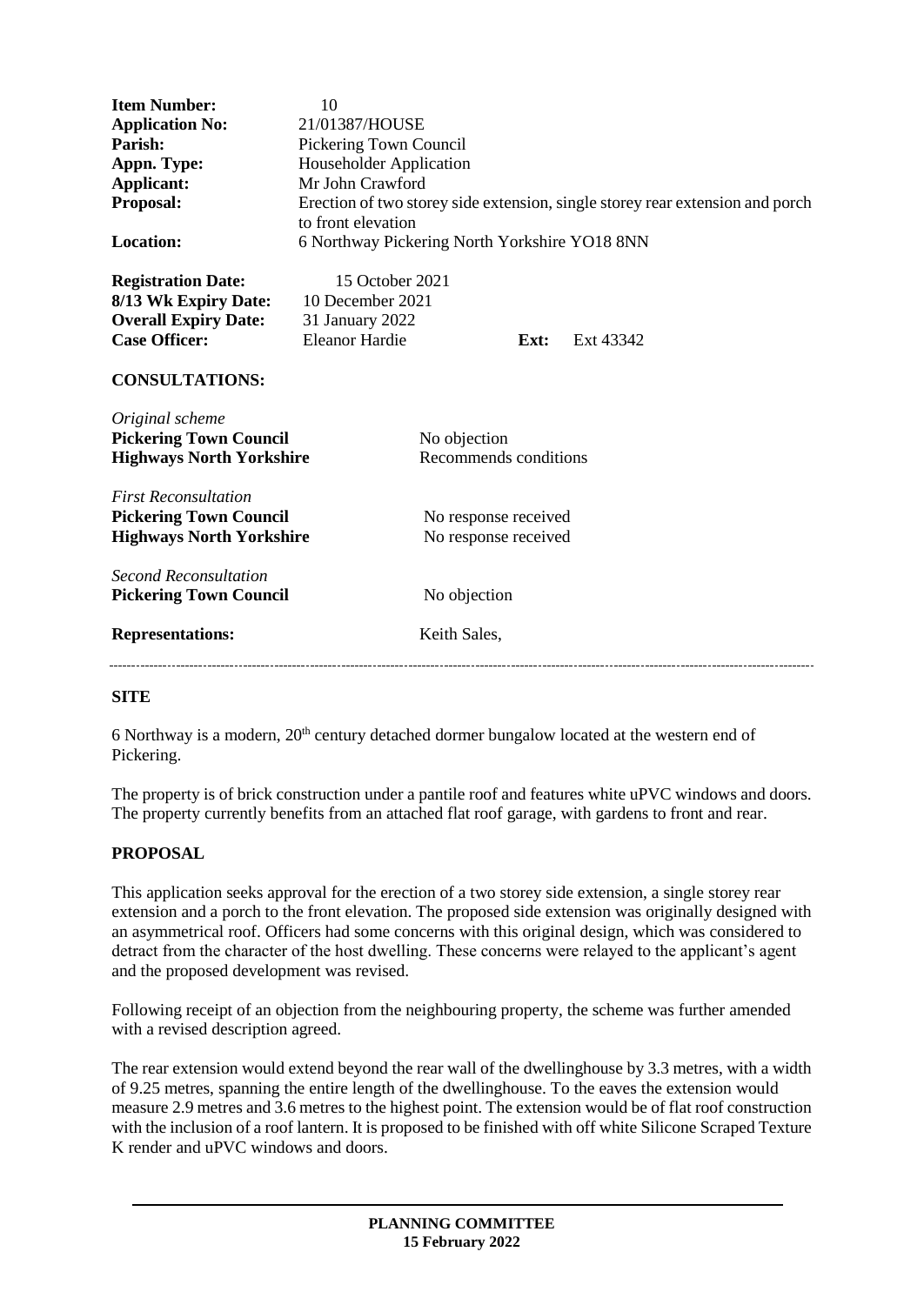The two storey side extension is proposed to have a pitched roof form. It is proposed to have a depth of 6.5 metres and a width of 4.7 metres. The overall ridge height of the two storey extension is proposed to be 6.3 metres, with an eaves height of 2.9 metres to match the existing dwelling. The extension is proposed to be finished with off white Silicone Scraped Texture K render, under a pantile roof, featuring uPVC windows and doors.

To the front of the property, it is proposed to erect a single storey, flat roof projection which will extend along the front of the existing dwelling by 3 metres, projecting 1 metre from the front wall of the dwelling and with a height of 3 metres, to allow the formation of a covered entrance porch. The porch would also be finished with off white Silicone Scraped Texture K render.

To facilitate the development, the existing garage is to be demolished and to the front of the property it is proposed that additional parking amenity will be provided.

## **HISTORY**

There is no planning history for this site.

## **POLICIES**

Under Section 38(6) of the Planning and Compulsory Purchase Act 2004 planning authorities are required to determine each planning application in accordance with the planning policies that comprise the Development Plan unless material considerations indicate otherwise. The relevant Development Plan policies for the determination of this application are:

The Ryedale Plan - Local Plan Strategy (2013)

Local Plan Strategy - Policy SP16 Design Local Plan Strategy – Policy SP19 Presumption in Favour of Sustainable Development Local Plan Strategy - Policy SP20 Generic Development Management Issues

Material Considerations National Planning Policy Framework National Planning Practice Guidance

## **REPRESENTATIONS**

A brief summary of the position of statutory and non-statutory consultees is included on the front sheet of the report and issues raised are addressed in the relevant appraisal sections of the report. All consultation responses are available for Members to view in full on the public access webpage, and referred to in the report accordingly.

An objection was received to the original scheme from the occupiers of the neighbouring property, 4 Northway. They raised the following concerns:

- *Drainage, the drainage from No 6 joins our system under our front Lawn, in recent years when just one person lived in No 6 we have had drainage problems, once our Lawn had to be dug up and re-instated to solve the problem, the other was a major Insurance claim in the end settled by both parties. With the current planning proposal to turn No 6 into a large Family dwelling, this will be a major problem when one also considers the drainage system to be 56 years old. I would suggest that No 6 have their own system into the Main Drainage network as a condition of planning.*
- *The proposed application sees the front of the dwelling extend to the front which is a major problem as the line of building on the western side of Northway is all in Line, why should this be allowed to change at this stage, Phase one of Northway was developed 56 years ago, why should this be allowed to change when everything is neat and tidy. Both phase 2 and 3 have also kept in line.*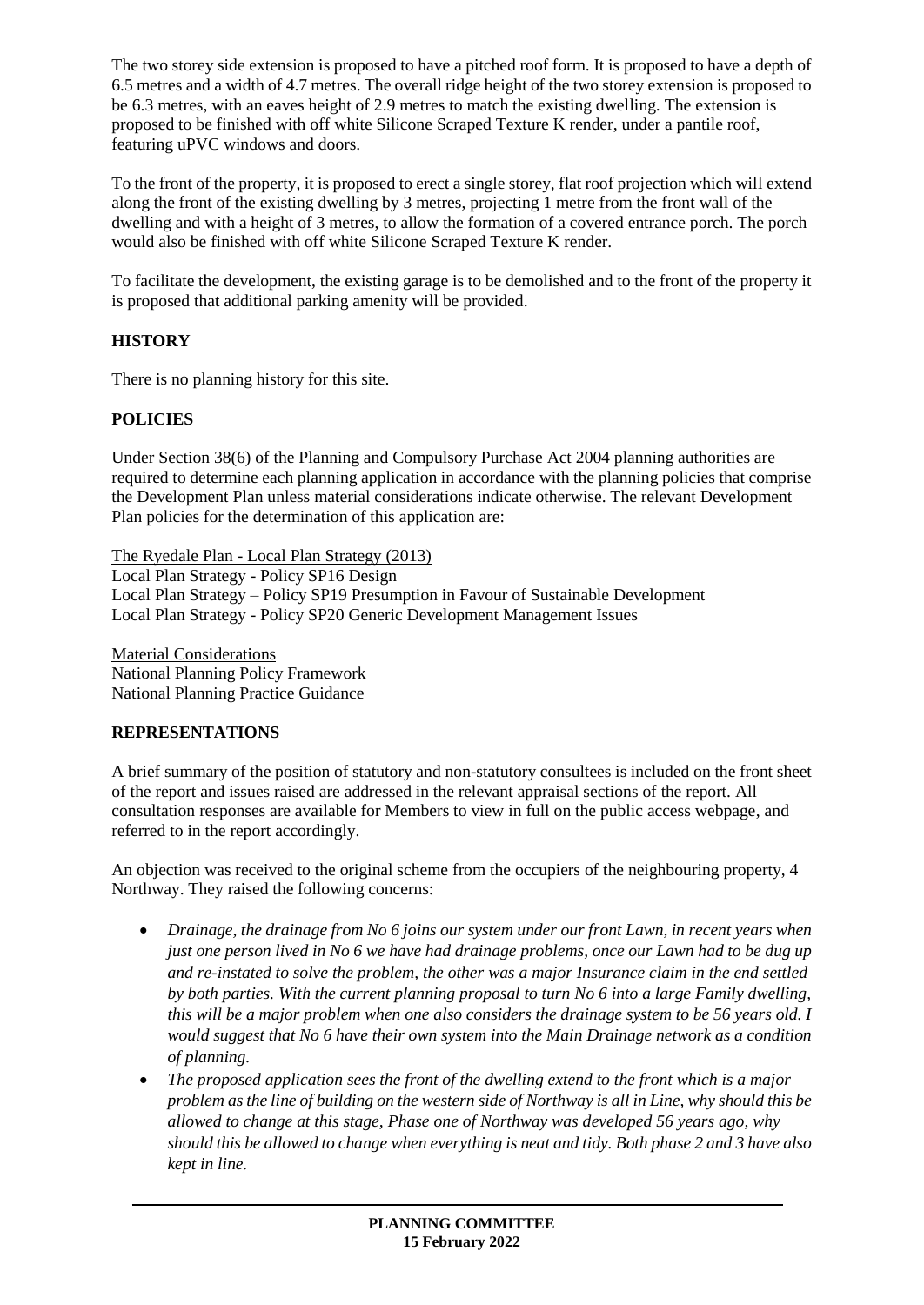*We are also concerned at the rear, that there will be additional windows seeing over our property, which will affect our privacy.*

A further response from the objectors was received on 15 December:

*"we understand like you that the drainage problem has been resolved but like you we have seen nothing either in writing or proposed plans.*

*The windows we are concerned about are in the extension, first floor seem to be full length and the second floor appear to be windows when we were informed that they would be velum type within the roof.*

*The third point we made in our original letter to you, the coming our in front of the current building line on Northway, this we feel would be a major blot on the appearance to the Road, phase 1 as been in place for well over 50 years so why allow change now? I hope this is stopped to allow the appearance to remain as it is."*

Pickering Town Council confirmed that they had no objection to the proposal and the Local Highway Authority (LHA) had no objection but recommended a pre-commencement condition requiring the submission of a Construction Management Plan.

Following the receipt of the above comments, the applicants' agent provided revised plans to address some of the issues raised. The revised drawings included a plan to address concerns in relation to drainage, confirming the intention to connect the site to the mains run in Northway and a revised elevational plan with the change to the design of the side extension.

Following a reconsultation on the submitted drainage plan and revised design, Pickering Town Council provided no response and the following comments were received from the objector on 4<sup>th</sup> January 2022:

*We accept that the owners do intend to place in position their own main drainage system into the Highway to which we are grateful.*

- *1. Our concerns remain the coming out at the front to what is a clear building line on the western side of Northway, there is plenty of room for this not to happen.*
- *2. The construction of French windows from bedroom 1 when the agent told us windows, from a plot (No.6) to our plot is much higher in the first place.*
- *3. On looking at the plans I now see that the outer construction of the proposed extension towards our bungalow is not even brickwork, therefore, I would suggest the proposal is completely out of place with any other construction on Northway, surely an estate which was commenced in 1964 should be kept in true well established products.*

Further amendments were made to the proposal, with the side extension no longer extending beyond the principal elevation and the addition of a front porch.

A reconsultation was issued on these amendments with Pickering Town Council confirming that they had no objection. No response was received from the objectors on the revised scheme.

## **APPRAISAL**

The main considerations within the determination of this application are:

i. Design, form and character ii. Impact on neighbouring amenity iii. Fall-back position iv. Drainage v. Other matters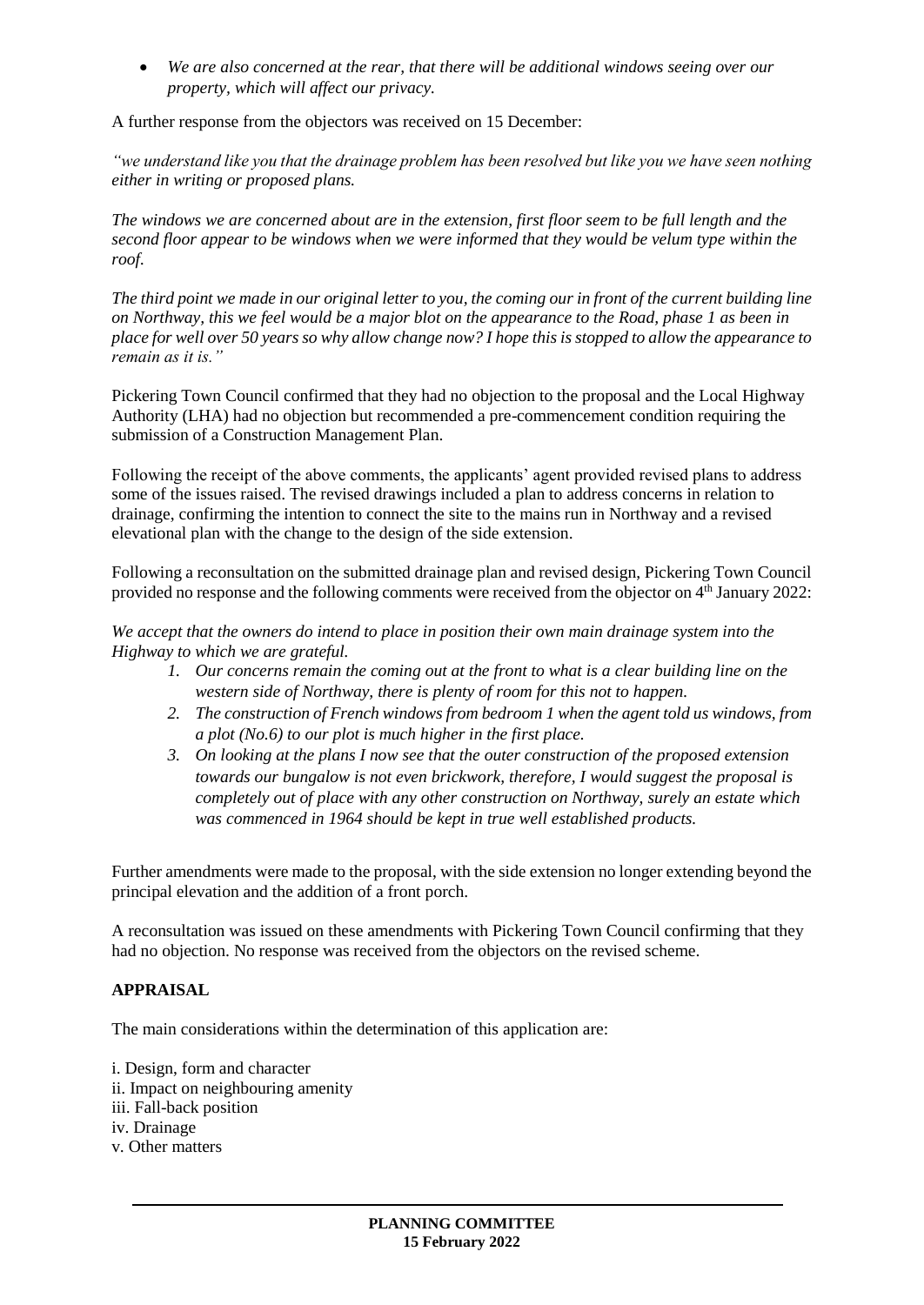### Design, form and character

The new two storey side extension is proposed to have a pitched roof form and has been designed so that it has the same eaves height as the existing property with the ridge set down c0.3 metres from that of the host dwelling.

It is considered that the proposed single storey rear extension would have a simple and modern appearance, which is subservient in scale, and will not detract from the form of the main dwelling. The large, plain, sliding doors on the rear elevation of the extension will result in a contemporary appearance, which will ensure that the extension is legible as a modern addition to the property.

It is considered that the overall form of the extensions will reflect the form and character of the existing dwelling. On this basis the form of the development is considered to be acceptable.

While render is not predominantly used within the locality, it is considered that render can often look attractive when paired with a brick built building, particularly if the proposed development is of a modern form and design. The use of render will also visually demarcate the modern extensions from the existing dwelling. On this basis, it is considered that the use of render is acceptable in terms of design, however a condition is proposed in order to ensure an appropriate colour and finish of render will be used.

The proposed works will result in an overall additional footprint of approximately 32 square metres. It is considered that the collective appearance of the property as a result of the proposed works will not be unsympathetic to the character and appearance of the host dwelling.

On this basis, the proposed development is considered to comply with Policy SP16 (Design) of the Ryedale Plan – Local Plan Strategy.

#### Impact on neighbouring amenity

The new side extension is proposed to be constructed on the southern elevation of the existing dwelling following the removal of the existing garage, with the resulting southern elevation being approximately 1.2 metres closer to the neighbouring property (4 Northway). The southern boundary of the site features a recently erected timber fence, whilst the northern boundary features mature planting and a timber fence.

The occupier of 4 Northway raised concerns that the proposed development would cause overlooking and it has been confirmed that the concern is in relation to the ground floor French doors to the rear of the proposed side extension.

The existing garage has one window to the southern elevation and a window and door to the western (rear) elevation.

No windows are proposed to be installed in the southern elevation of the new extension, thus resulting in a loss of glazing to this elevation.

To the rear elevation of the side extension, it is proposed to install French doors to the ground floor and one dormer window to the first floor roofslope, with two rooflights installed on the front elevation roofslope.

It is not considered that the proposed extension would result in any direct overlooking or loss of privacy of the neighbouring property over and above what is already experienced.

The new rear extension would include sliding doors to the western elevation and 1no. window to the southern elevation.

The rear extension is in close proximity to the boundary with the neighbouring property to the north, 8 Northway, which features a mature boundary hedge and timber fence. There would be no windows to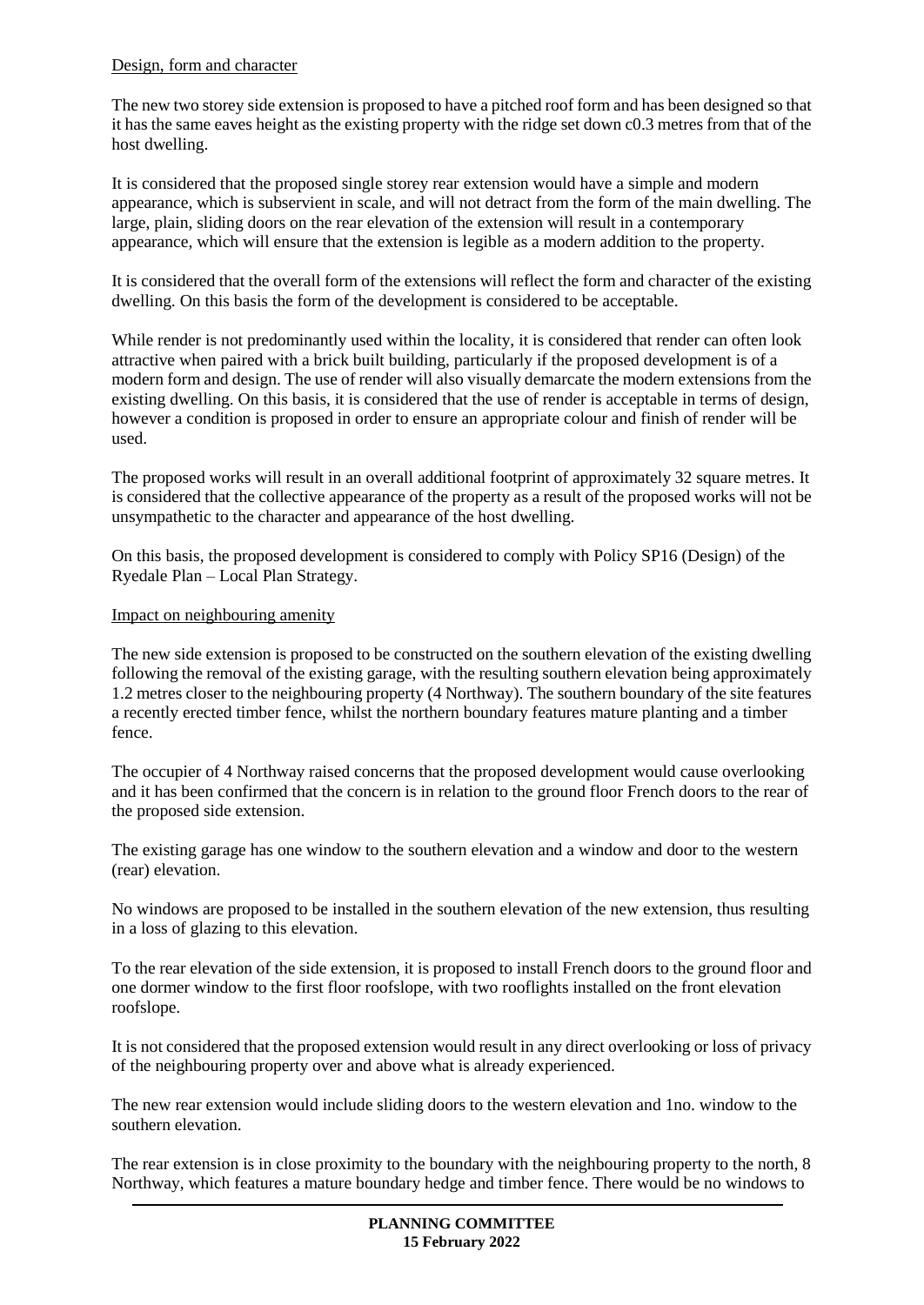the north elevation of the rear extension. As such, it is considered that in terms of size and fenestration details, the proposal will not have an adverse impact on the residential amenity of the occupiers of the property to the north, in terms of increased overlooking or an overbearing effect.

It is therefore not considered that the proposed extensions would result in any direct overlooking or loss of privacy of the neighbouring property. A condition is considered appropriate to restrict the formation of additional openings to the southern elevation of the side extension at first floor level without prior written consent, to ensure the privacy of future occupants.

It is acknowledged that the new extensions would increase the massing on the application site, however it is not considered that this will create an overbearing presence which is significantly greater than what is currently experienced. Therefore, it is not considered that the proposed development would result in an unacceptable overbearing presence on the occupiers of the neighbouring property.

On this basis, the proposed development is considered to comply with Policy SP20 (Generic Development Management Issues) of the Ryedale Local Plan Strategy.

## Fall-Back Position

It should be noted that an extension of the same scale as the proposed rear extension could be built under permitted development. The property is a detached dwelling and as a result a single storey extension could be built to the rear of the property, providing it extended no more than 4 metres from the rear wall of the dwellinghouse and was constructed in materials of a similar appearance to the existing dwellinghouse. Therefore, it is relevant to note that the proposed rear extension sought under this application would be considered permitted development, if it was constructed from a material of a similar appearance.

It should also be noted that the porch is considered to be permitted development. The porch would measure 3 metres in length and 1 metre in width, resulting in a ground area of 3 square metres, with a height of 3 metres, complying with Schedule 2, Part 1, Class D of the General Permitted Development Order.

#### Drainage

The objectors raised concerns with regards to the existing drainage, however the Agent has confirmed by email and with an additional plan that the Applicants intend to connect the site to the mains run in Northway, disconnecting from the run which passes through the neighbour's garden.

Following a reconsultation the objectors have confirmed that they are satisfied with this matter.

#### Other matters

The proposal sees the removal of the existing garage, with parking provision proposed to be created to the front of the property. The Agent has confirmed that the parking area will be paving set on sand, with a porous weed barrier with any surface water run-off taken to the open drain to the southern boundary and picked up by the drain run to the mains.

The Local Highway Authority has recommended a pre-commencement condition for the submission of a Construction Management Plan.

The inclusion of the pre-commencement condition has been confirmed by the Agent.

#### Conclusion

The proposed extensions are considered to be of a proportionate and acceptable design, and it is not considered that they would give rise to a significant detrimental impact on neighbouring amenity. The proposed development is considered to meet the relevant policy criteria set out in Policies SP16 (Design), SP19 (Presumption in Favour of Sustainable Development) and SP20 (Generic Development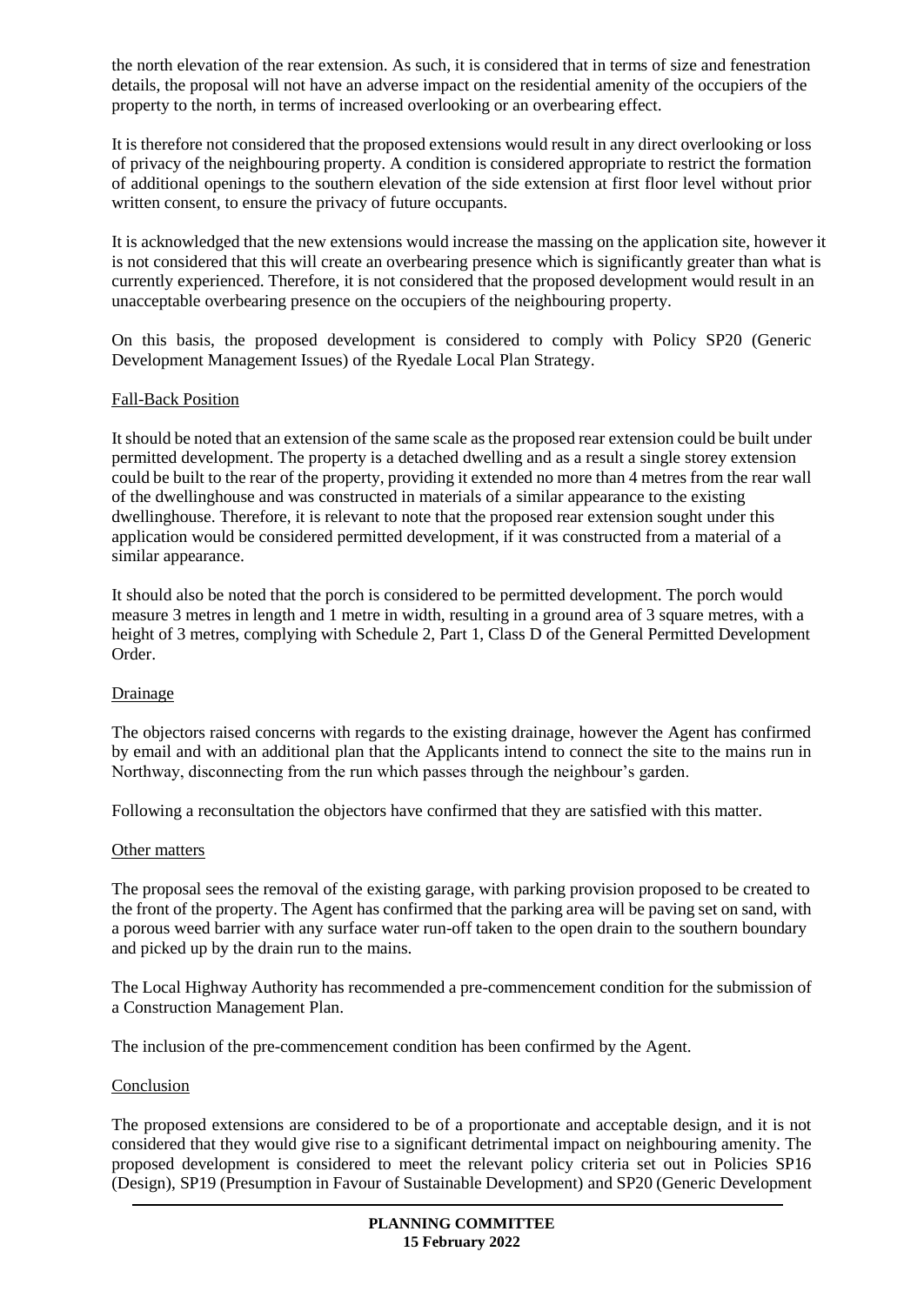Management Issues) of the Ryedale Local Plan Strategy and the NPPF. On this basis approval is recommend subject to the following conditions.

### **RECOMMENDATION: Approval**

1 The development hereby permitted shall be begun on or before .

Reason: To ensure compliance with Section 51 of the Planning and Compulsory Purchase Act 2004

2 The development hereby permitted shall be carried out in accordance with the following approved plans;.

Site Location Plan, scanned to file 08.11.2021 Proposed Site Plan, scanned to file 08.11.2021 Proposed Elevations, drawing number 2391/A2, scanned to file 05.01.2022 Proposed Ground Floor Plan, drawing number 2391/C1, scanned to file 05.01.2022 Proposed First Floor Plan, drawing number 2391/B1, scanned to file 05.01.2022 Parking Provision Plan, scanned to file 01.02.2022

Reason: For the avoidance of doubt and in the interests of proper planning.

3 The materials of the development hereby approved shall be in accordance with the details included on the planning application form unless otherwise agreed in writing by the Local Planning Authority.

Reason: to ensure a satisfactory external appearance and to satisfy the requirements of Policies SP16 and SP20 of the Ryedale Plan - Local Plan Strategy.

4 Unless otherwise agreed in writing by the Local Planning Authority, the proposed render to be used in the development hereby permitted, shall be off white Silicone Scraped Texture K render.

Reason: In the interests of good design and in compliance with Policies SP16 and SP20 of the Ryedale Plan- Local Plan Strategy and the NPPF

5 Notwithstanding the provisions of The Town and Country Planning (General Permitted Development) Order 2015 as amended (or any Order revoking or re-enacting that Order) no further windows or any other openings shall be created within the southern (side) elevation of the two storey extension hereby approved at first floor level.

Reason: To protect the privacy of adjoining properties and to comply with Policy SP20 of the Ryedale Plan - Local Plan Strategy.

6 No development must commence until a Construction Management Plan has been submitted to and approved in writing by the Local Planning Authority. Construction of the permitted development must be undertaken in accordance with the approved plan.

The Plan must include, but not be limited, to arrangements for the following in respect of each phase of the works:

1. areas for storage of plant and materials used in constructing the development clear of the